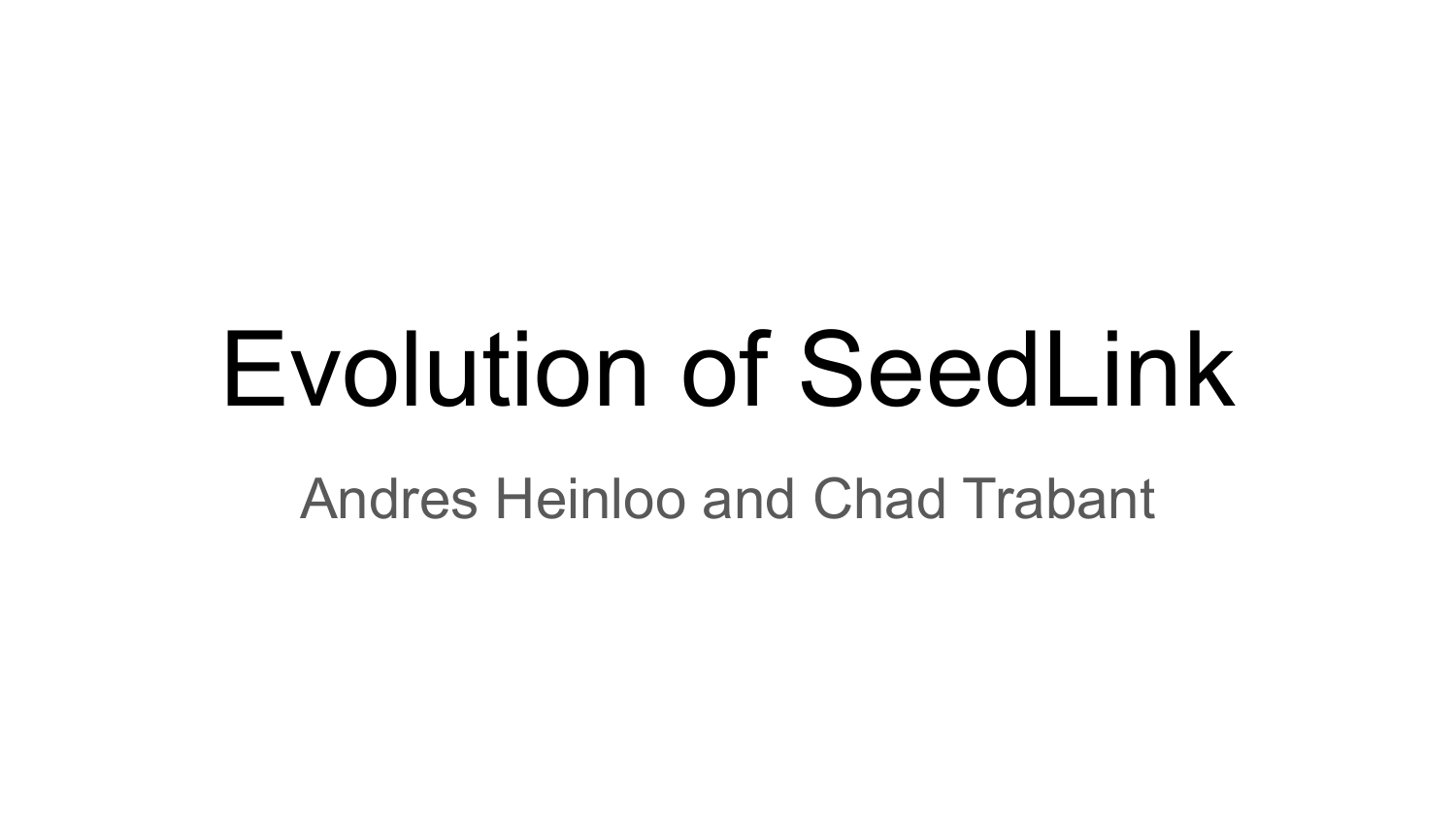### History

Initial development and requirements at that time.

The SeedLink protocol was originally created at GEOFON/GFZ around 2000.

Version 3, the first widely used version of the protocol, was a result of the development within the MEREDIAN EC project under the lead of GEOFON/GFZ and ORFEUS/KNMI.

Later, a number of extensions to SeedLink v3 were added by GFZ and IRIS DMC.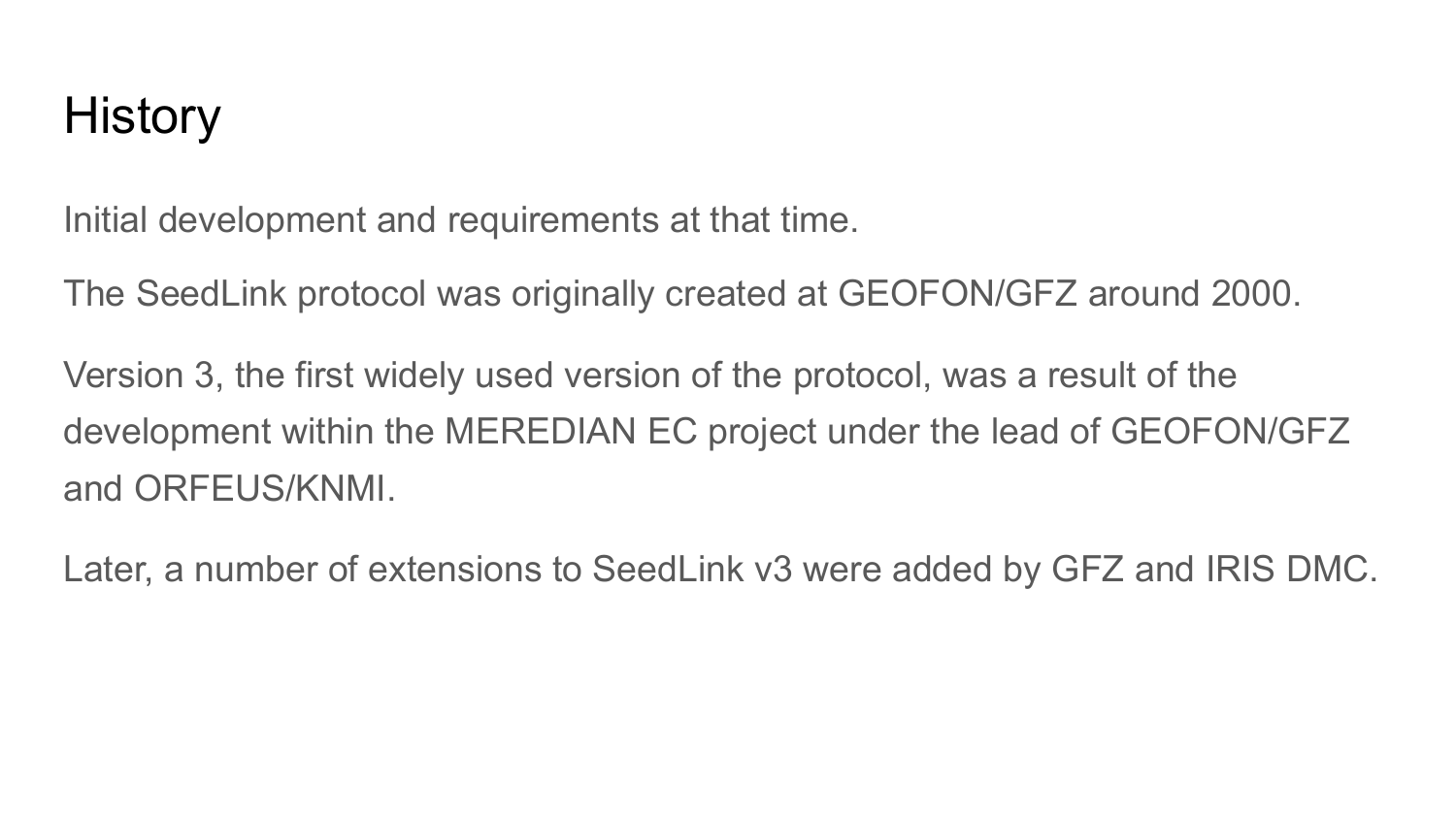## Motivation for next generation development

Known limitations of existing SeedLink protocol

- Only miniSEED 2.x with 512-byte record length supported
- Protocol (SELECT) assumes fixed length location and channel codes
- 24-bit sequence numbers limit ringbuffer to 8 GB
- Station wildcards, capabilities, extended ERROR reply not standardized
- End-time not supported with DATA and FETCH, time-windowed requests not resumable
- Sub-second time resolution not supported in protocol commands
- Authentication not supported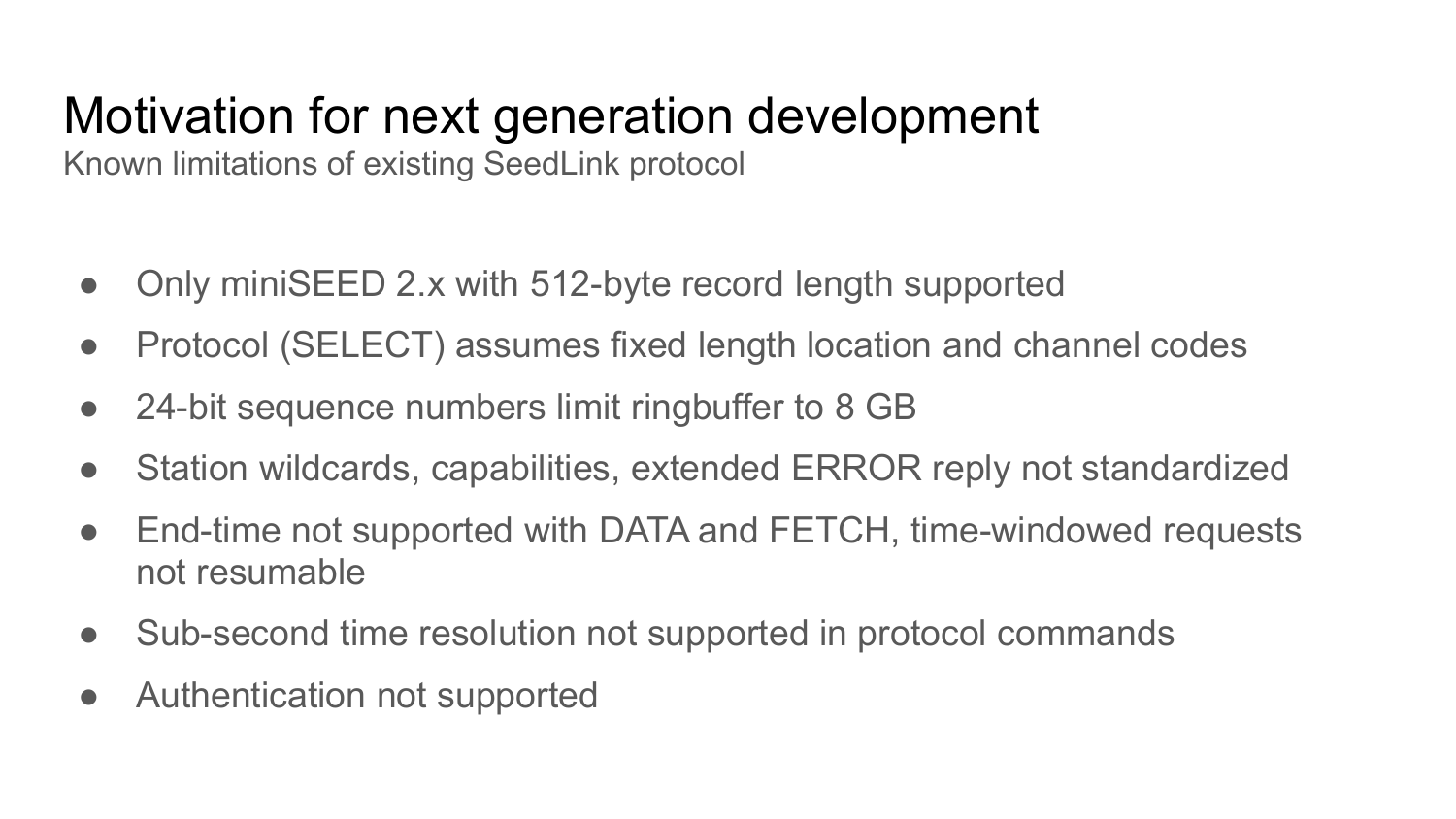## Features added to next generation protocol

How limitations have been addressed

- New packet header allowing
	- Multiple payload formats (miniSEED 2, 3, etc.)
	- Variable length packets
- New SELECT syntax: delineated identifiers, wildcard "\*" supported
- 64-bit sequence numbers
- Station wildcards, capabilities and error codes standardized
- New syntax of DATA and FETCH
	- including ISO8601-compatible date format with sub-second time resolution
- AUTH command added, options for user/password and token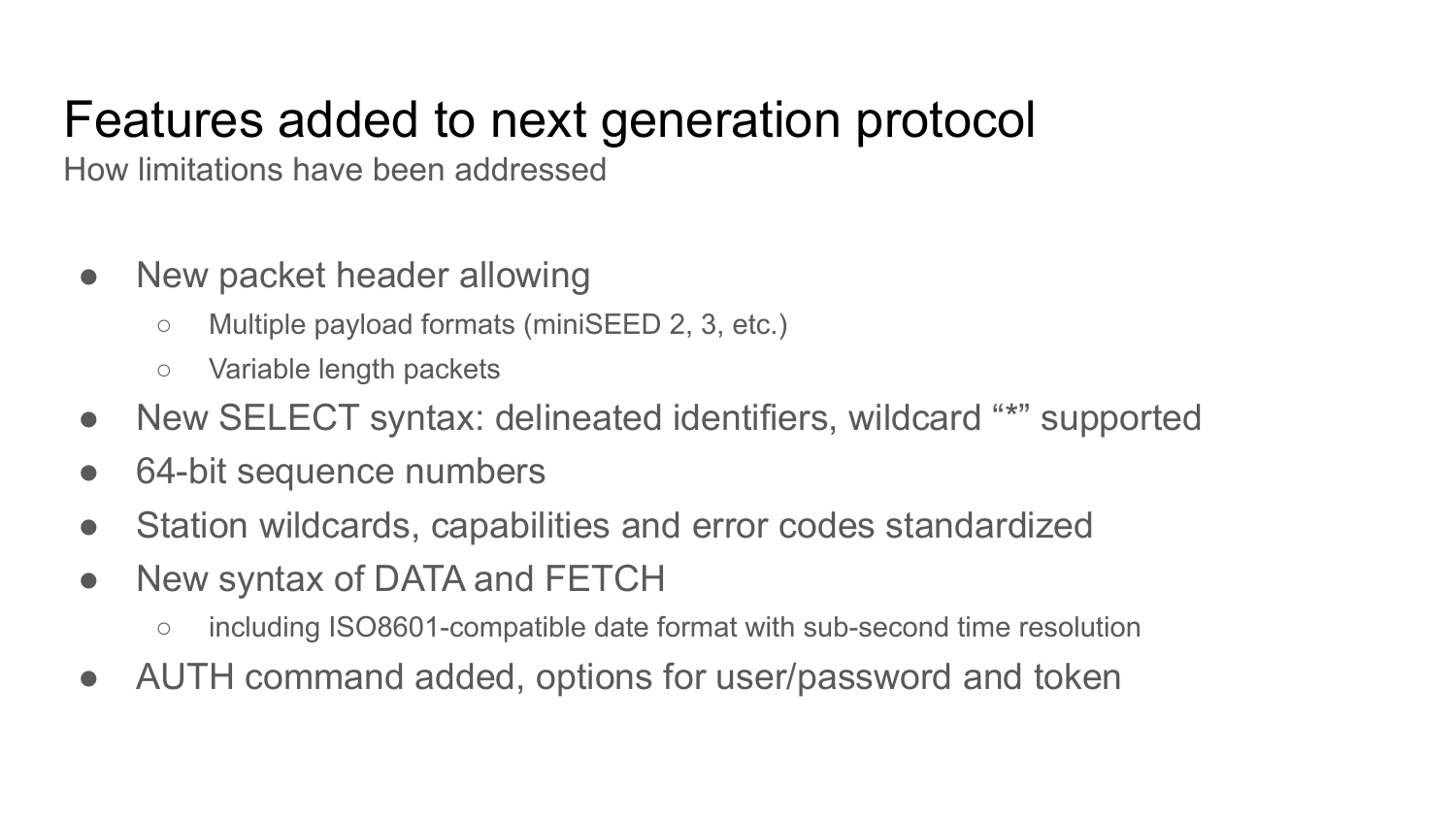### Current status

Specification drafted in FDSN web format

Initial technical evaluation

included:

- Prototype server
- **Prototype libslink port**
- Prototype JavaScript client



#### **Overview**

SeedLink is a protocol designed for the transmission of seismological, and related, data in the miniSEED format. The protocol is TCP-based and has been used operationally in a wide variety of environments for many years.

The core protocol is designed to be very small with a number of optional capabilities defined for enhanced use. This allows for operation in a wide range of hardware and environments, from simple microcontrollers used in digitizers to powerful servers in a datacentre.

#### See Protocol for details.

#### **History**

SeedLink protocol was originally created in GFZ Potsdam around 2000. Version 3, the first widely used version of the protocol, was a result of the development within the MEREDIAN EC project under the lead of GEOFON/GFZ Potsdam and ORFEUS/KNMI. Later, a number of extensions to SeedLink v3 were added by GFZ Potsdam and IRIS DMC.

See the Versions for a history of protocol changes.

- Overview
- Protocol
	- o Abstract
	- o Requirements
- o Overall Operation
- o Authentication
- · Data formats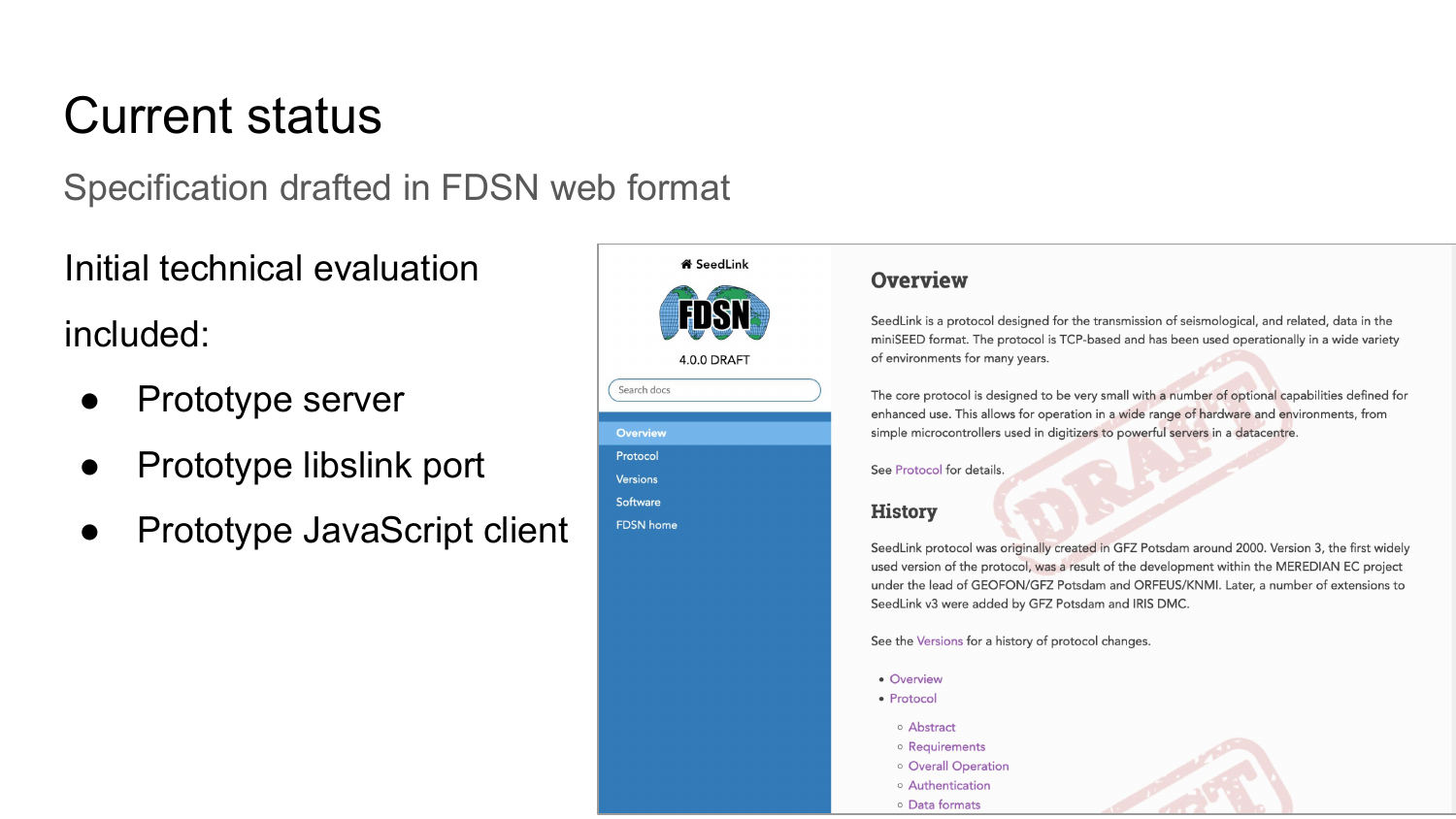### Work on libslink

The libslink library is a common foundation for many SeedLink clients.

As part of prototyping work, libslink has been modified to support the v4 drafts (not quite up to date as of now).

### **Key points for future release**

- Will supports both v3 and v4 seamlessly
- *Not* a drop-in replacement for previous releases, porting needed
- Many dependent clients will be updated when/if adopted (slinktool, slarchive, slink2ew, slink2orb)

The strategy: allow seamless upgrade for users of libslink-based programs